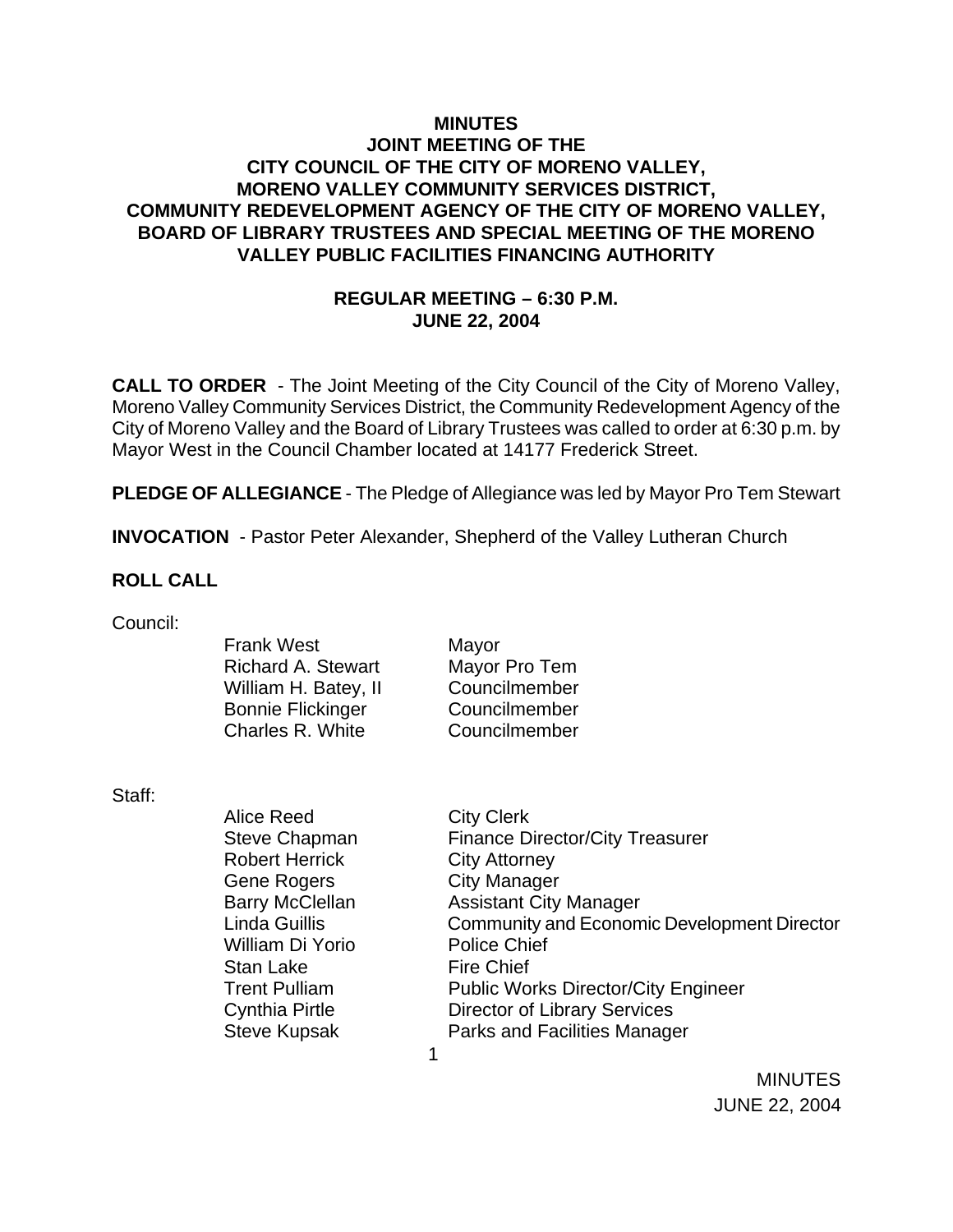| Denese Wilson      |  |
|--------------------|--|
| <b>Betsy Adams</b> |  |

Human Resources Director Administrative Services Director

### **JOINT CONSENT CALENDARS (SECTIONS A-D) OF THE CITY COUNCIL OF THE CITY OF MORENO VALLEY, MORENO VALLEY COMMUNITY SERVICES DISTRICT, COMMUNITY REDEVELOPMENT AGENCY OF THE CITY OF MORENO VALLEY AND THE BOARD OF LIBRARY TRUSTEES**

Mayor West opened the agenda items for the Consent Calendars for public comments; there being none, public comments were closed.

Council Member Flickinger made a motion, seconded by Council Member Batey to approve the Consent Calendars in their entireties, except for Item A6 which was pulled for separate discussion/action. Motion carried 5-0. Roll call vote.

## **A. CONSENT CALENDAR** - **CITY COUNCIL**

- A1. ORDINANCES FIRST READING BY TITLE ONLY Waived reading of all Ordinance Introductions and read by title only.
- A2. APPROVE THE ADDITION OF A NEW PART TIME CAREER CROSSING GUARD POSITION TO THE ADULT SCHOOL CROSSING GUARD PROGRAM TO STAFF THE INTERSECTION OF MORRISON STREET AND COTTONWOOD AVENUE Approved the addition of a new part time career crossing guard position to the Adult School Crossing Guard program to staff the intersection of Morrison Street and Cottonwood Avenue and approved the appropriation of \$13,700 from the General Fund Account Number 010-72110-6120 to fund the additional part time career Adult School Crossing Guard position for the 2004/2005 fiscal year (July through June).
- A3. WASTE MANAGEMENT OF THE INLAND EMPIRE FY 2004/2005 RATE ADJUSTMENT Received and filed the report on the Waste Management of the Inland Empire proposed Fiscal Year (FY) 2004/2005 Rate Adjustment.
- A4. FINAL MAP 24097 REDUCE FAITHFUL PERFORMANCE BOND BY 90% - WEST SIDE OF VIA DEL LAGO, SOUTH OF IRIS AVENUE, SUBDIVIDER – PACIFIC CENTURY HOMES Approved a 90% reduction to the Faithful Performance Bond for Final Map 24097 and authorized the City Engineer to reduce the Faithful Performance Bond by 90%.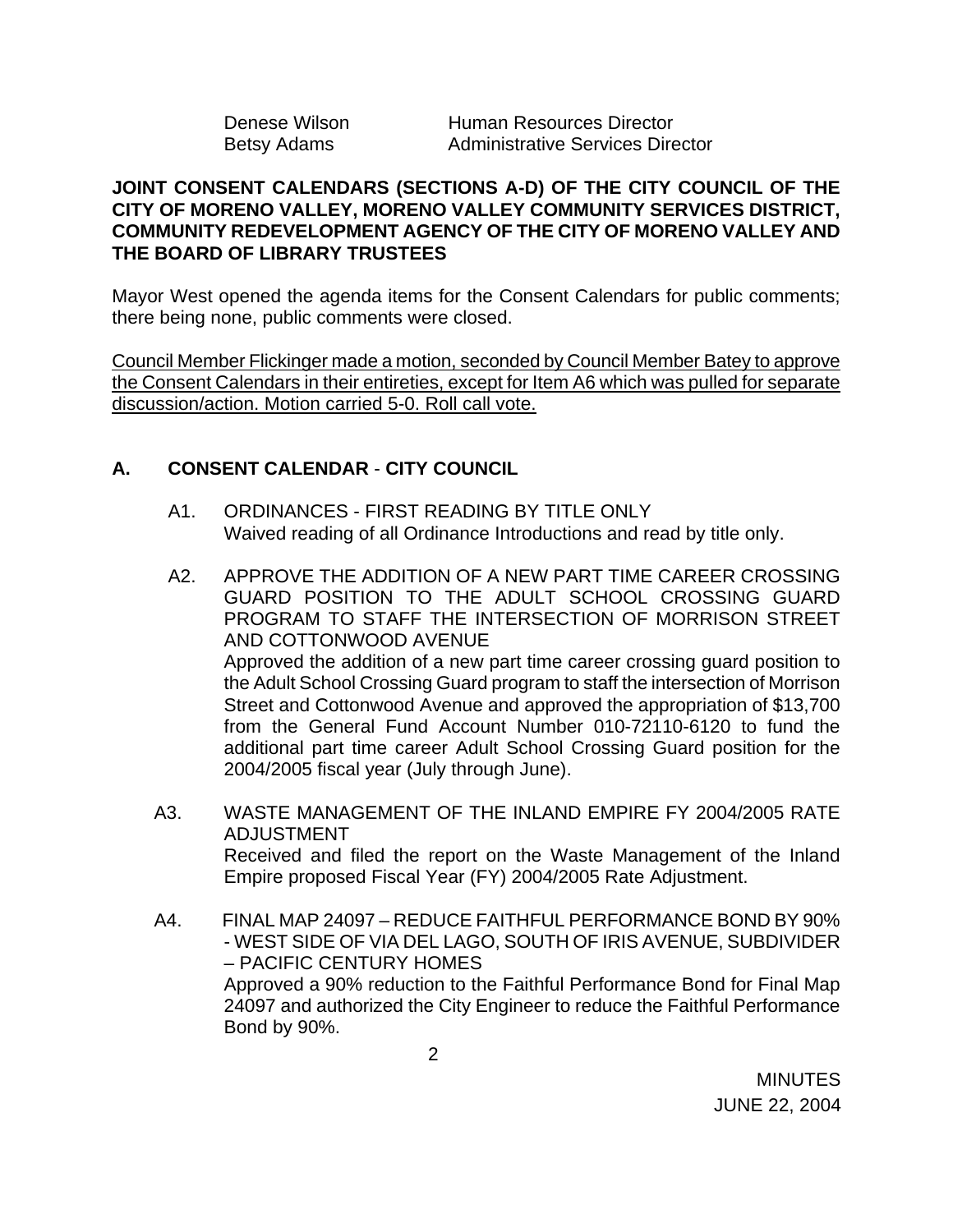- A5. FINAL MAP 25623 REDUCE FAITHFUL PERFORMANCE BOND BY 90% - WEST SIDE OF VIA DEL LAGO, SOUTH OF IRIS AVENUE, SUBDIVIDER – VIA DEL LAGO, LLC Approved a 90% reduction to the Faithful Performance Bond for Final Map 25623; and authorized the City Engineer to reduce the Faithful Performance Bond by 90%.
- A7. WARRANT REPORT MAY 31, 2004 Adopted Resolution No. 2004-47, approving the Warrant Report, dated May 31, 2004 in the total amount of \$22,420,442.95.

Resolution No. 2004-47

A Resolution of the City Council of the City of Moreno Valley, California, Approving the Warrant Report Dated May 31, 2004

- A8. MINUTES REGULAR MEETING OF JUNE 8, 2004 Approved as submitted.
- A9. RECOMMENDATION TO AWARD CONTRACT FOR JANITORIAL SERVICES - RFP# 03/04-09 Awarded the contract for janitorial services to Rogan Building Services, 1521 Seventh Street, Riverside, CA 92507, in the amount of \$204,155.22; authorized the Mayor to execute a Contract Agreement with the abovementioned contractor; and authorized the Finance Director to issue various purchase orders upon execution of the contract to the above-mentioned contractor, charged to the appropriate funds and accounts.
- A10. AUTHORIZATION TO CLOSE PUBLIC STREETS FOR THE INDEPENDENCE DAY FESTIVITIES ON SATURDAY, JULY 3, 2004 AND SUNDAY, JULY 4, 2004 Authorized the closure of the following streets between the hours of 7:00 a.m. and 12:00 noon for the purpose of conducting the Fourth of July Parade scheduled to take place on Saturday, July 3, 2004:
	- a. TownGate Boulevard between Frederick Street, Eucalyptus Avenue and Memorial Way;
	- b. Frederick Street between Centerpointe Drive and Cactus Avenue;
	- c. Cottonwood Avenue between Pan Am Boulevard and Dunhill Drive;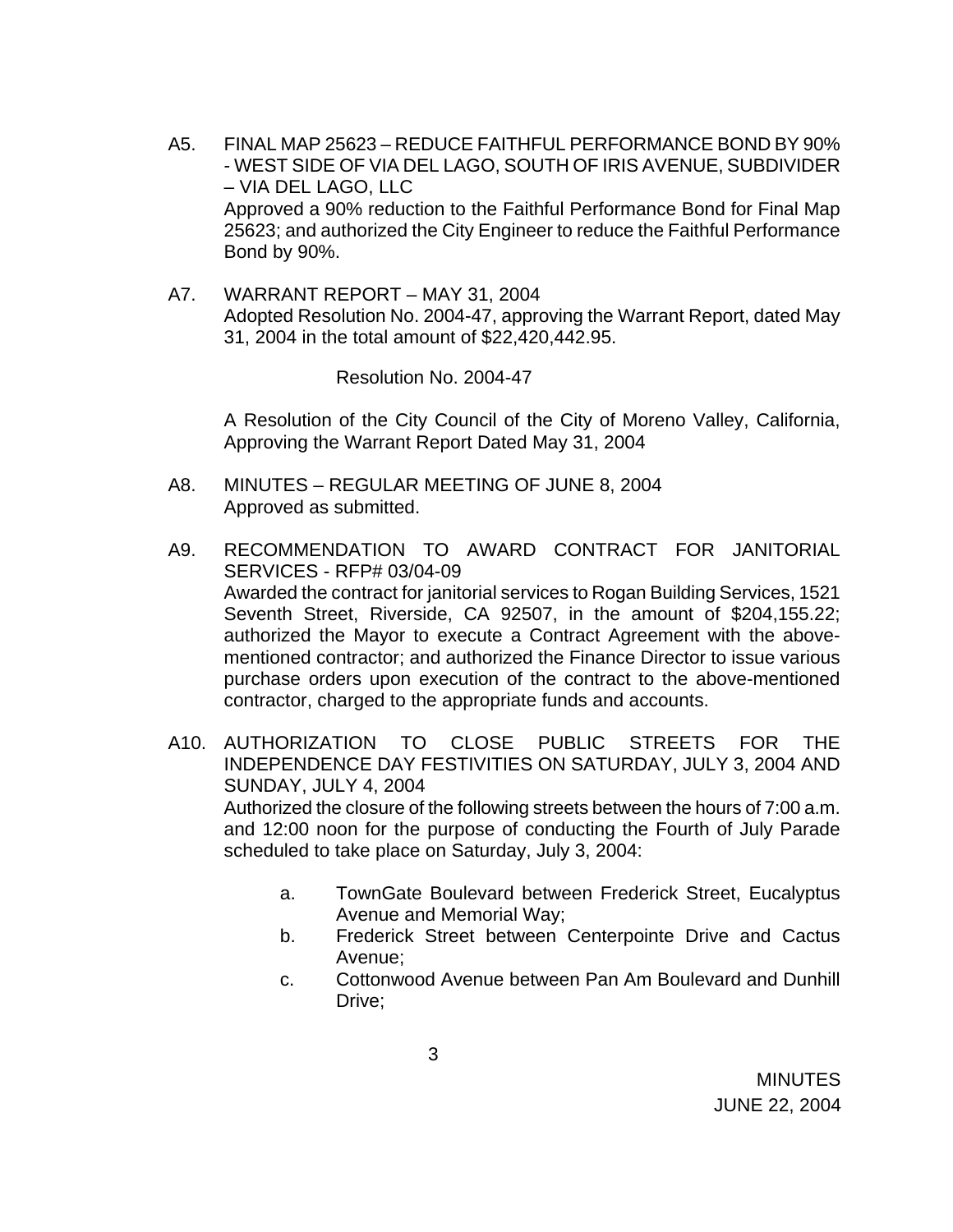- d. Eucalyptus Avenue between Pan Am Boulevard and Kochi Drive:
- e. Dracaea Avenue between Pan Am Boulevard and Kochi Drive;
- f. Atlantic Circle east of Frederick Street;
- g. Brabham Street between Frederick Street and Andretti Street;
- h. Towngate Boulevard between Frederick Street and Heritage Way;
- i. Bay Avenue between Kristina Court and Courage Street;
- j. Alessandro Boulevard between Chagall Court and Courage Street;
- k. Resource Way between Frederick Street and Corporate Way;
- l. Corporate Way between Calle San Juan de Los Lagos and Resource Way;
- m. Calle San Juan de Los Lagos between Frederick Street and Corporate Way;
- n. New Hope between Cactus Avenue and Alessandro Boulevard; and
- o. Heritage Way between TownGate Boulevard and Town Circle.
- 2. Authorized the closure of the following streets to through traffic, to remain open only to residents, between the hours of 11:00 a.m. and 9:00 p.m. for the purpose of conducting the Fourth of July Festival and Fireworks Program scheduled to take place on Sunday, July 4, 2004:
	- a. Petaluma Avenue between Napa Valley and Morrison Street;
	- b. Napa Valley between Dracaea Avenue and Petaluma Avenue;
	- c. Lakeport Drive at Cottonwood Avenue;
	- d. Burney Pass Drive between Cottonwood Avenue and Dracaea Avenue;
	- e. Rockport Drive between Yuba Pass Road and Morrison Street; and
	- f. Dracaea Avenue between Morrison Street and Nason Street.

The streets closed to through traffic are to prevent overflow parking from the fireworks program into residential areas. Also, for a short period and immediately following the fireworks display, staff recommends that the City Council authorize one-way traffic on various streets in the vicinity of Morrison Park as directed by the Moreno Valley Police Department.

A11. APPROVAL OF FINAL MAP 32450 – SINGLE FAMILY RESIDENTIAL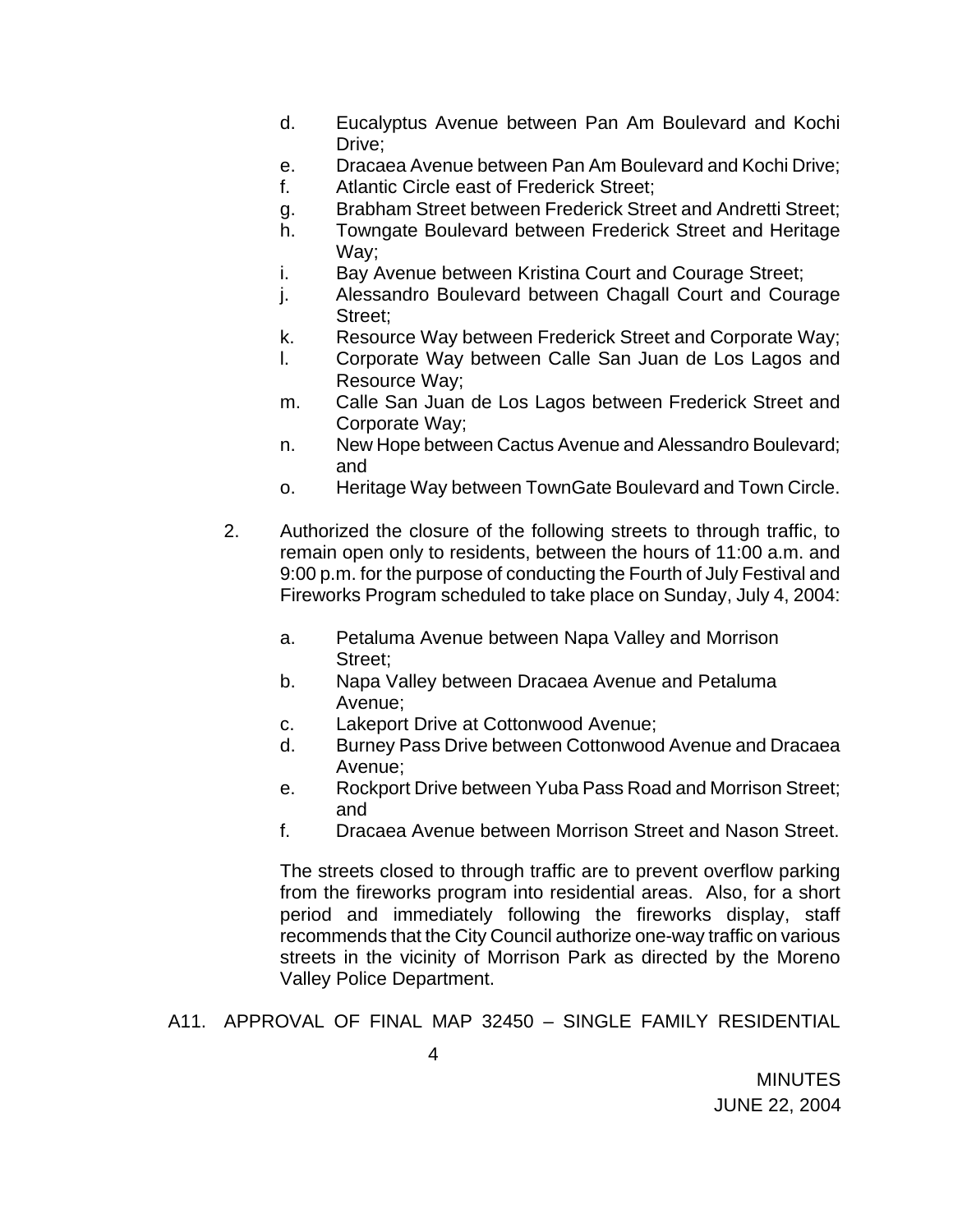PROJECT WEST SIDE OF MORENO BEACH DRIVE, NORTH OF JOHN F. KENNEDY DRIVE - SUBDIVIDER -WESTERN PACIFIC HOUSING, INC. Approved Final Map 32450, authorized the City Clerk to sign the map, and transmit said map to the County Recorder's Office for recordation.

A12. MEMORANDUM OF UNDERSTANDING BETWEEN THE CITY OF MORENO VALLEY AND HIGHLAND FAIRVIEW PROPERTIES Authorized the City Manager to execute a Memorandum of Understanding (MOU) with Highland Fairview Properties (HFP), a California general partnership, for the provision of expedited entitlement processing for the UCR Field Station and the Moreno Highlands projects.

### **B. CONSENT CALENDAR** - **COMMUNITY SERVICES DISTRICT**

- B1. ORDINANCES FIRST READING BY TITLE ONLY Waived reading of all Ordinance Introductions and read by title only.
- B2. MINUTES REGULAR MEETING OF JUNE 8, 2004 Approved as submitted.
- B3. RECOMMENDATION TO AWARD CONTRACT FOR JANITORIAL SERVICES - RFP# 03/04-09 Awarded the contract for janitorial services to Rogan Building Services, 1521 Seventh Street, Riverside, CA 92507, in the amount of \$204,155.22; authorized the Mayor to execute a Contract Agreement with the abovementioned contractor; and authorized the Finance Director to issue various purchase orders upon execution of the contract to the above-mentioned contractor, charged to the appropriate funds and accounts.
- B4. AUTHORIZATION TO CLOSE PUBLIC STREETS FOR THE INDEPENDENCE DAY FESTIVITIES ON SATURDAY, JULY 3, 2004 AND SUNDAY, JULY 4, 2004 Authorized the closure of the following streets between the hours of 7:00 a.m. and 12:00 noon for the purpose of conducting the Fourth of July Parade scheduled to take place on Saturday, July 3, 2004:
	- a. TownGate Boulevard between Frederick Street, Eucalyptus Avenue and Memorial Way;
	- b. Frederick Street between Centerpointe Drive and Cactus Avenue;
	- c. Cottonwood Avenue between Pan Am Boulevard and Dunhill Drive;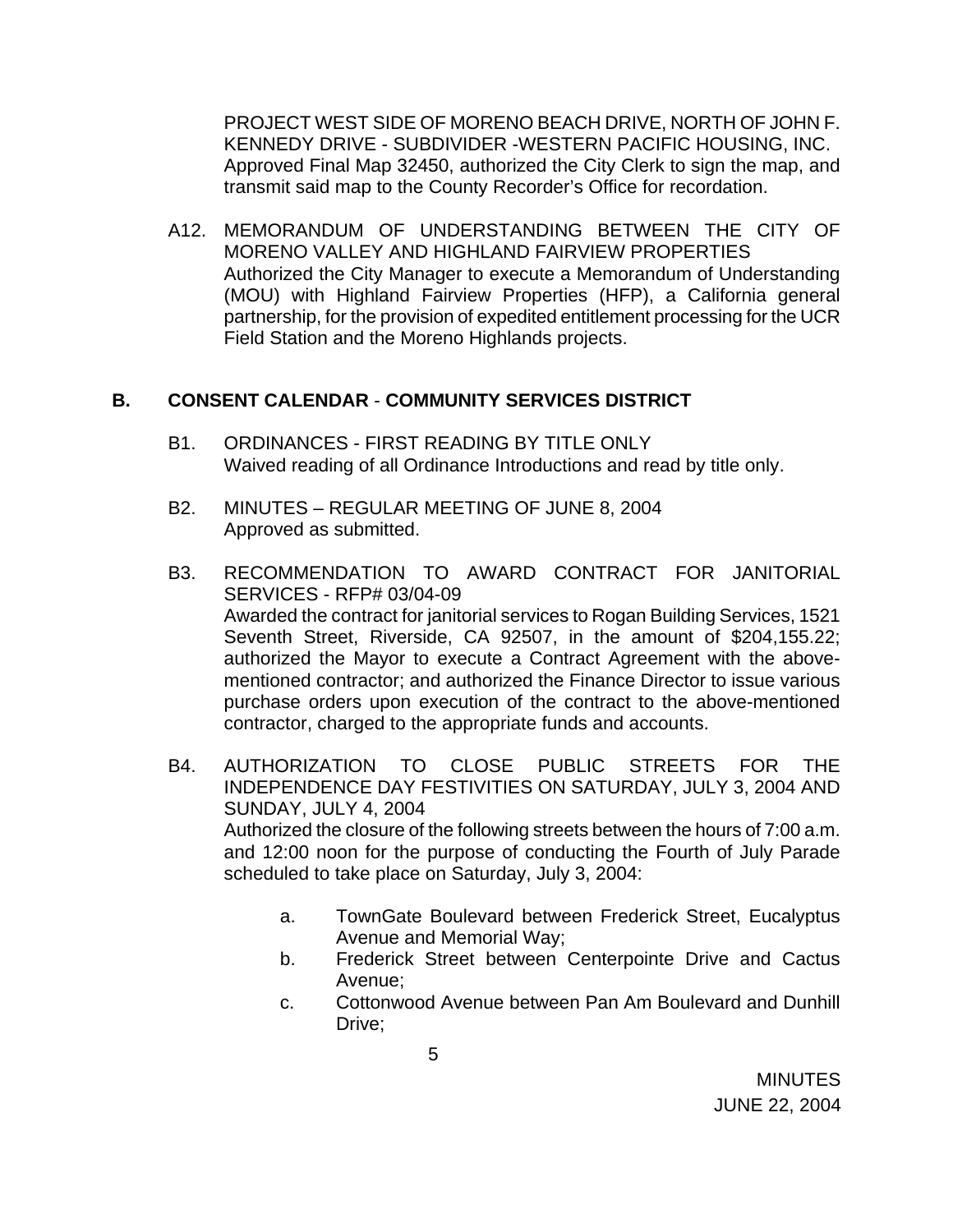- d. Eucalyptus Avenue between Pan Am Boulevard and Kochi Drive:
- e. Dracaea Avenue between Pan Am Boulevard and Kochi Drive;
- f. Atlantic Circle east of Frederick Street;
- g. Brabham Street between Frederick Street and Andretti Street;
- h. Towngate Boulevard between Frederick Street and Heritage Way;
- i. Bay Avenue between Kristina Court and Courage Street;
- j. Alessandro Boulevard between Chagall Court and Courage Street;
- k. Resource Way between Frederick Street and Corporate Way;
- l. Corporate Way between Calle San Juan de Los Lagos and Resource Way;
- m. Calle San Juan de Los Lagos between Frederick Street and Corporate Way;
- n. New Hope between Cactus Avenue and Alessandro Boulevard; and
- o. Heritage Way between TownGate Boulevard and Town Circle.
- 2. Authorized the closure of the following streets to through traffic, to remain open only to residents, between the hours of 11:00 a.m. and 9:00 p.m. for the purpose of conducting the Fourth of July Festival and Fireworks Program scheduled to take place on Sunday, July 4, 2004:
	- a. Petaluma Avenue between Napa Valley and Morrison Street;
	- b. Napa Valley between Dracaea Avenue and Petaluma Avenue;
	- c. Lakeport Drive at Cottonwood Avenue;
	- d. Burney Pass Drive between Cottonwood Avenue and Dracaea Avenue;
	- e. Rockport Drive between Yuba Pass Road and Morrison Street; and
	- f. Dracaea Avenue between Morrison Street and Nason Street.

The streets closed to through traffic are to prevent overflow parking from the fireworks program into residential areas. Also, for a short period and immediately following the fireworks display, staff recommends that the City Council authorize one-way traffic on various streets in the vicinity of Morrison Park as directed by the Moreno Valley Police Department.

## **C. CONSENT CALENDAR** - **COMMUNITY REDEVELOPMENT AGENCY**

### C1. ORDINANCES - FIRST READING BY TITLE ONLY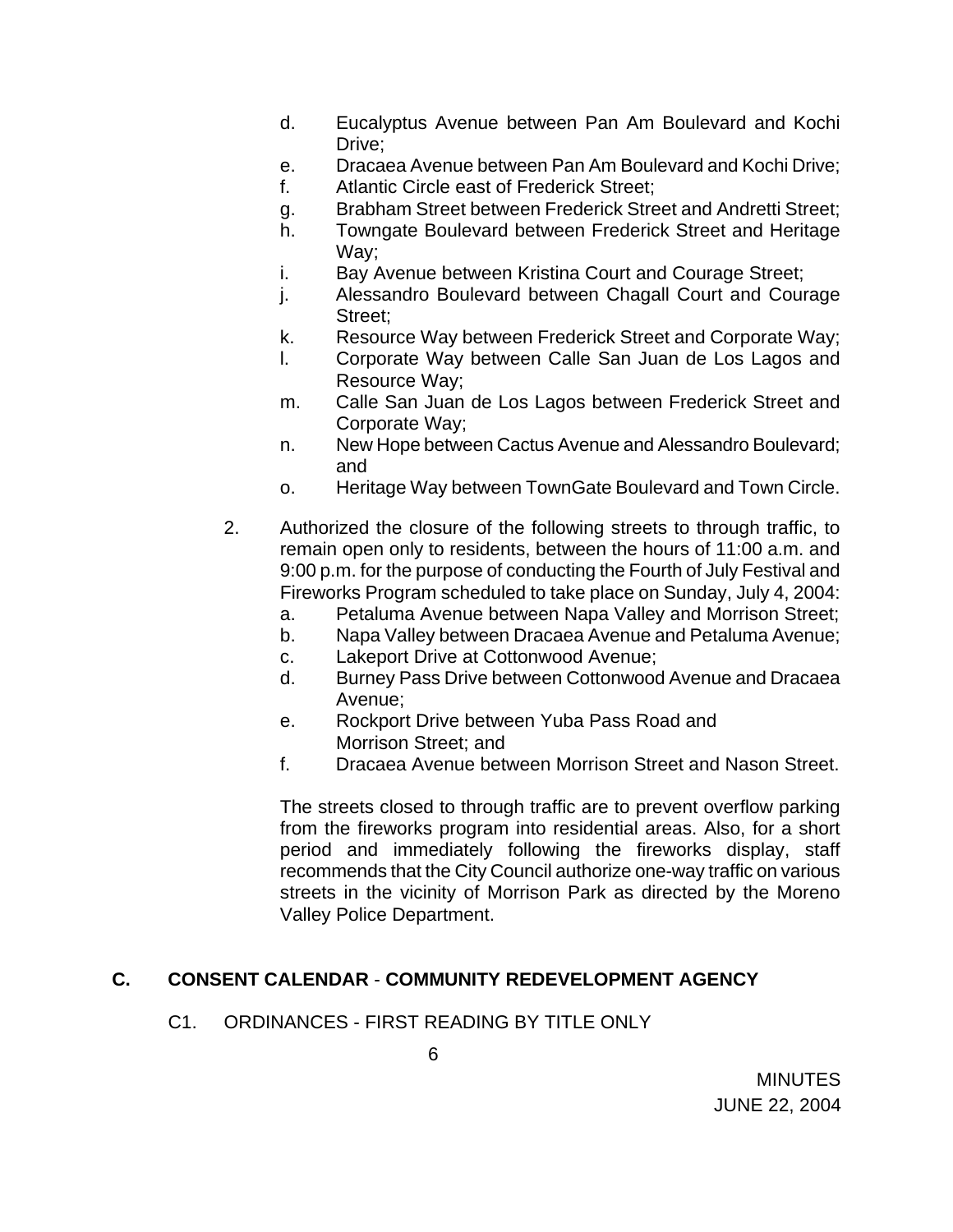Waived reading of all Ordinance Introductions and read by title only.

C2. MINUTES – REGULAR MEETING OF JUNE 8, 2004 Approved as submitted.

# **D. CONSENT CALENDAR** - **BOARD OF LIBRARY TRUSTEES**

- D1. ORDINANCES FIRST READING BY TITLE ONLY Waived reading of all Ordinance Introductions and read by title on
- D2. MINUTES REGULAR MEETING OF JUNE 8, 2004 Approved as submitted.

# **E. PUBLIC HEARINGS**

E1. PUBLIC HEARING FOR MAIL BALLOT PROCEEDING FOR COMMUNITY SERVICES DISTRICT ZONE M (COMMERCIAL/INDUSTRIAL IMPROVED MEDIAN MAINTENANCE) INDUSTRIAL DEVELOPMENT INTERNATIONAL, APN 312-250-022 – EAST OF PERRIS BOULEVARD AND SOUTH OF GLOBE STREET

President West opened the public testimony portion of the public hearing; there being none, public testimony was closed.

 Board Member Flickinger made a motion, seconded by Board Member White directing the Secretary to begin tabulation of the ballots. Motion carried unanimously.

The Secretary announced the results as follows:

 Zone M – APN No. 312-250-022 – "Yes" Board Member Flickinger made a motion, seconded by Board Member White to verify and accept the results of the mail ballot proceeding as identified on the Official Tally Sheet and Assessor Parcel Number (APN) Listing: receive and file with the City Clerk's Office the accepted Official Tally Sheet and APN listing; and authorize and impose the CSD Zone M charge. Motion carried 5- 0. Roll call vote.

E2. DELINQUENT RESIDENTIAL SOLID WASTE ACCOUNTS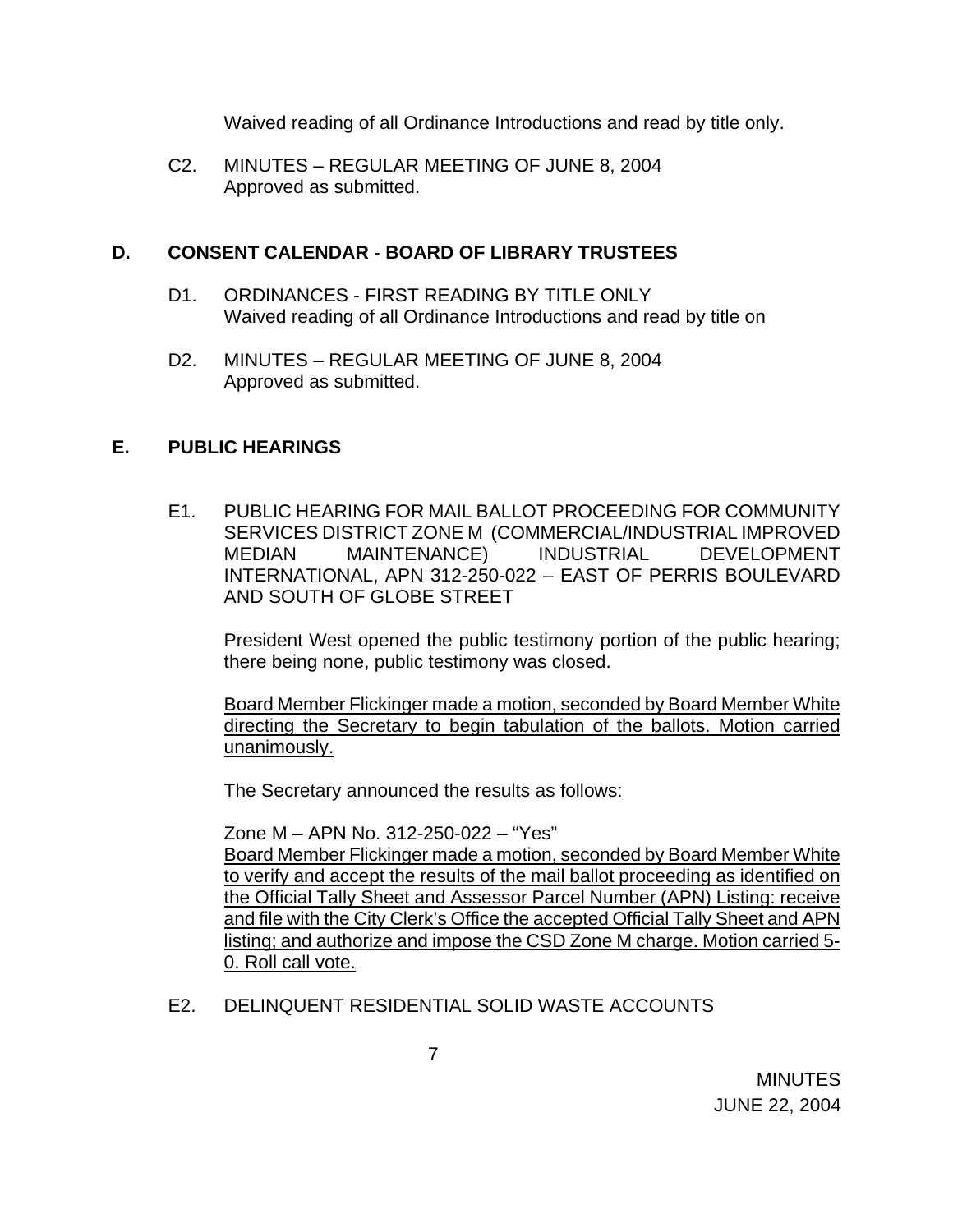Mayor West opened the public testimony portion of the public hearing; there being none, public testimony was closed.

Council Member White made a motion, seconded by Council Member Batey to approve placing the submitted list of delinquent solid waste accounts, available in the City Clerk's office, on the FY 2004/2005 Riverside County property tax roll for collection; and directed the City Clerk to file with the Riverside County Auditor a certified copy of Resolution 2000-51 and the list of delinquent solid waste accounts as required by Section 5473.4 of the California Health and Safety Code and Section 6.02.030 of the City of Moreno Valley Municipal Code. Motion carried 4-0-1, Council Member Flickinger abstaining. Roll call vote.

E3. PUBLIC HEARING AND ADOPTION OF RESOLUTION ESTABLISHING APPROPRIATIONS ("GANN") LIMIT FOR THE CITY OF MORENO VALLEY FOR FY 2004-05

Mayor West opened the public testimony portion of the public hearing; there being none, public testimony was closed.

 Mayor Pro Tem Stewart made a motion, seconded by Council Member Batey to adopt Resolution No. 2004-48, establishing an appropriations limit for the City of Moreno Valley for FY 2004-05, upon conducting a Public Hearing. Motion carried 5-0. Roll call vote

### Resolution No. 2004-48

 A Resolution of the City Council of the City of Moreno Valley, California, Establishing an Appropriations Limit for Fiscal Year 2004/2005 and Taking Other Actions in Relation Hereto

E4. PUBLIC HEARING AND ADOPTION OF RESOLUTION ESTABLISHING APPROPRIATIONS ("GANN ") LIMIT FOR THE COMMUNITY SERVICES DISTRICT FOR FY 04-05

> President West opened the public testimony portion of the public hearing; there being none, public testimony was closed.

> Vice-President Stewart made a motion, seconded by Board Member Batey to adopt Resolution No. CSD 2004-16, establishing an appropriations limit for the Community Services District for FY 2004-05, upon conducting a Public Hearing. Motion carried 5-0. Roll call vote.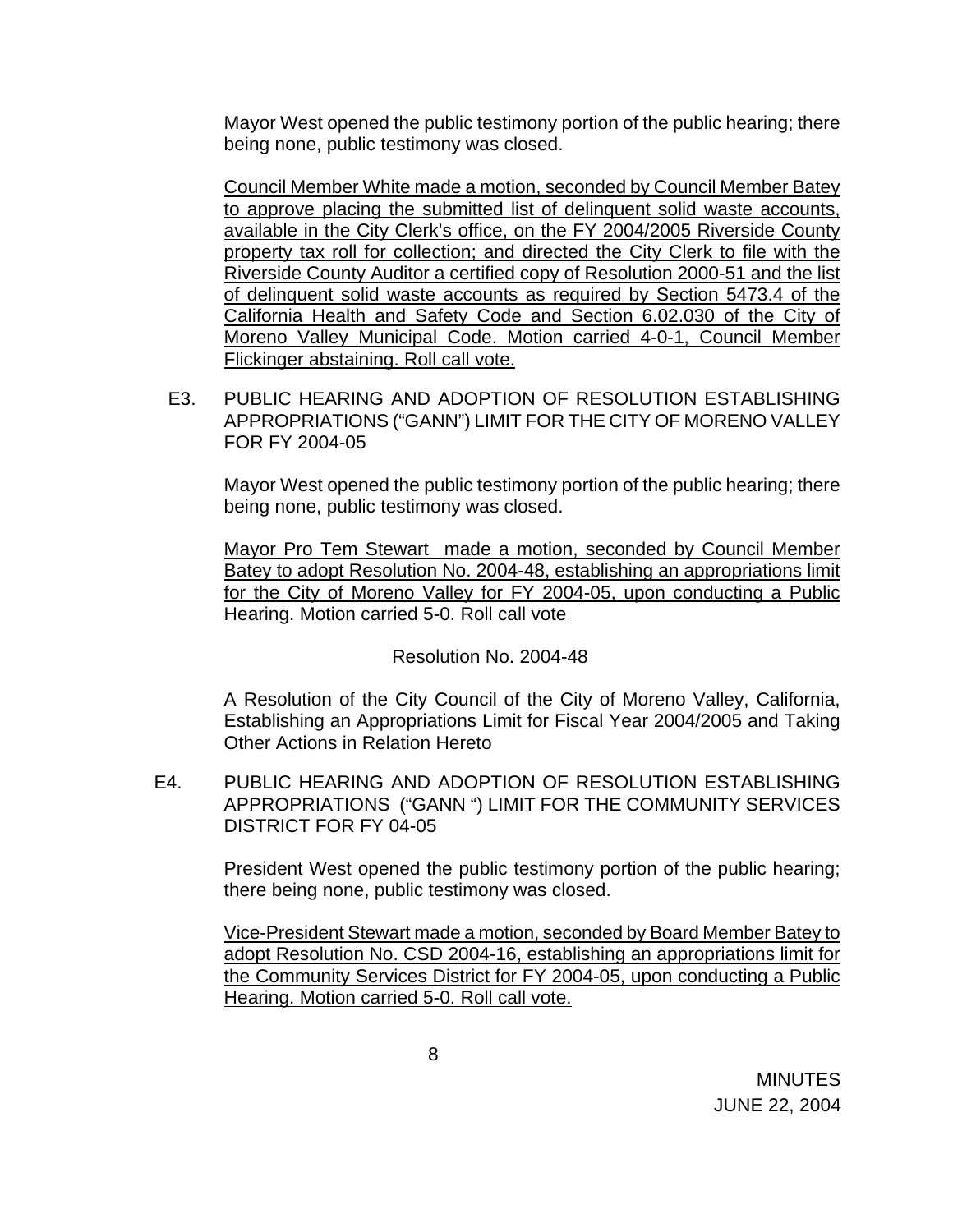#### Resolution No. CSD 2004-16

A Resolution of the Moreno Valley Community Services District of the City of Moreno Valley, California, Establishing an Appropriations Limit for Fiscal Year 200405 and Taking Other Actions in Relation Thereto

E5. A PUBLIC HEARING TO CONSIDER APPLICATION NOS. PA00-0035 AND PA00-0036 (CHANGE OF ZONE AND GENERAL PLAN LAND USE DESIGNATIONS FROM RESIDENTIAL 2 (UP TO 2 DWELLINGS PER ACRE) AND HILLSIDE RESIDENTIAL TO RESIDENTIAL 3 (UP TO 3 DWELLINGS PER ACRE) AND OPEN SPACE FOR APPROXIMATELY 60 ACRES EAST OF PERRIS BOULEVARD AT THE EAST END OF COVEY ROAD BETWEEN CASEY ROAD AND MANZANITA AVENUE; PA00-0037 (PREZONING TO ESTABLISH A GENERAL PLAN LAND USE AND ZONING DESIGNATIONS PRIOR TO ANNEXATION FOR APPROXIMATELY 138 ACRES AT THE NORTH END OF OLD PERRIS BLVD., NORTH OF THE CITY LIMITS AS RESIDENTIAL 3 AND OPEN SPACE); AND PA03-0086 (TENTATIVE TRACT MAP 31592 TO SUBDIVIDE ALL OF THE PROPERTY DESCRIBED ABOVE, PLUS APPROXIMATELY 1 ACRE AT THE NORTH END OF STARSHINE DRIVE, INTO 138 SINGLE-FAMILY RESIDENTIAL LOTS, COMMON OWNERSHIP LOTS, OPEN SPACE AND TRAILS)

 A presentation was made by David Slawson, of Winchester Associates, the applicant for the project.

 Mayor West opened the agenda item for public comments; there being none, public comments were closed.

 Mayor Pro Tem Stewart made a motion, seconded by Council Member White to adopt a Negative Declaration for Application Nos. PA00-0035; PA00-0037 and PA03-0086. Motion carried 5-0. Roll call vote.

Mayor Pro Tem Stewart made a motion, seconded by Council Member White to introduce City Council Ordinance No. 668, approving Application Nos. PA00-0035 and PA00-0037, amending the Official Zoning Atlas and prezoning certain property as described in the Ordinance, based on the findings contained in the Ordinance (roll call required). Motion carried 5-0. Roll call vote.

Ordinance No. 668

An Ordinance of the City Council of the City of Moreno Valley: (1) Amending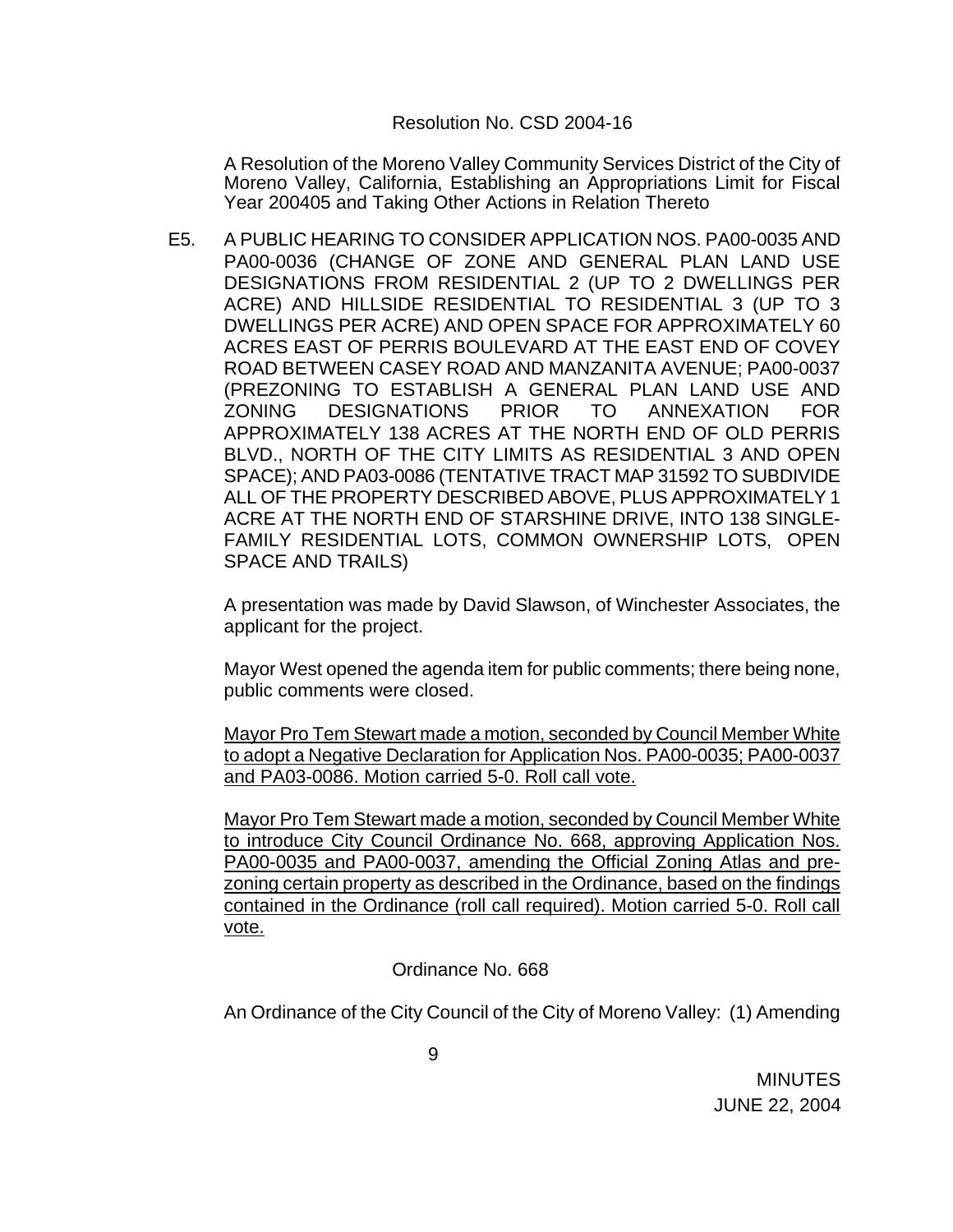the Official Zoning Atlas by Changing the Zoning Classification from Residential 2 and Hillside Residential to Residential 3 and Open Space for About 60 Acres of Land Generally Located Between Casey Road and Manzanita Avenue at the East End of Covey Road: and (2) Prezoning Approximately 138 Acres of Land Generally Located at the North End of Old Perris Boulevard, Outside of the City Limits as Residential 3 and Open Space

Mayor Pro Tem Stewart made a motion, seconded by Council Member White to adopt City Council Resolution No. 2004-49, approving Application Nos. PA00-0036 and PA00-0037, amending the General Plan Land Use Map as described in the Resolution, based on the findings contained in the Resolution. Motion carried 5-0. Roll call vote.

### Resolution No. 2004-49

 A Resolution of the City Council of the City of Moreno Valley, California, Amending the General Plan Land Use Map by Changing the Land Use Designation from Residential 2 and Hillside Residential to Residential 3 and Open Space, Involving Approximately 60 Acres at the East End of Covey Road Between Casey Road and Manzanita Avenue (Application PA00-0036) and Establishing Residential 3 and Open Space Land Use Designations, Involving Approximately 138 Acres Generally Located at the North End of Old Perris Boulevard, North of the Existing City Limits (Application PA00-0037)

Mayor Pro Tem Stewart made a motion, seconded by Council Member White to adopt City Council Resolution No. 2004-50, approving Application No. PA03-0086 (Tentative Tract 31592), with revisions to the conditions of approval as follows - Condition LD63 to read as follows "The developer shall submit a study to the City Engineer evaluating the feasibility of installing speed humps in Covey Road and Manzanita Avenue if the City Engineer determines that speed humps are warranted. The developer shall install speed humps in Covey Road and Manzanita Avenue based on the findings contained in the Resolution and subject to the conditions of approval attached to the Resolution" and Planning Condition P29 to read as follows: "The developer shall grant conservation easements to the City for the preservation of the areas designated as open spaces." David Slawson of Winchester Associates agreed to the revised conditions. Motion carried 5-0. Roll call vote.

Resolution No. 2004-50

 A Resolution of the City Council of the City of Moreno Valley Approving Application No. PA03-0086 (Tentative Tract 31592), a Subdivision of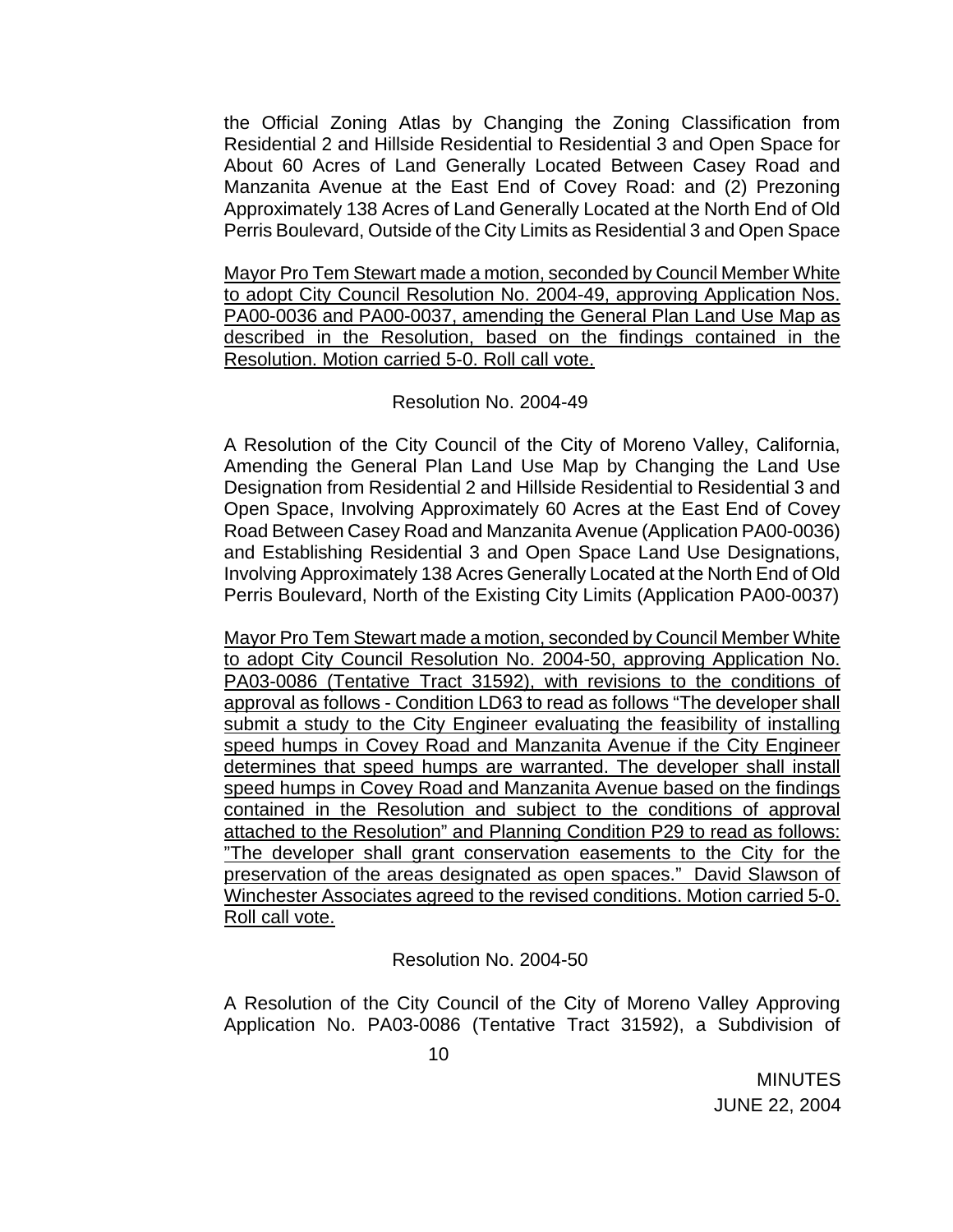Approximately 199 Acres of Land into 138 Single-Family Lots (Involving Approximately 60 Acres Between Casey Road and Manzanita Avenue, at the East End of Covey Road, Approximately 138 Acres at the North End of Old Perris Boulevard, Outside of the City Limits and an Additional Acre at the North End of Starshine Drive)

### **F. ITEMS REMOVED FROM CONSENT CALENDARS FOR DISCUSSION OR SEPARATE ACTION**

A6. MEMORANDUM OF UNDERSTANDING (MOU) WITH COUNTY OF RIVERSIDE REGARDING RECEIPT OF FINES FROM THE EMERGENCY SERVICES PROVIDER

 Mayor West opened the agenda item for public comments. Public comments were received from Dr. Mary Anne McKenzie.

Council Member Flickinger made a motion, seconded by Council Member White to continue the item to the Council meeting of August 24, 2004. Motion carried 5-0. Roll call vote.

### **ADJOURN CITY COUNCIL TO SPECIAL MEETING OF THE MORENO VALLEY PUBLIC FACILITIES FINANCING CORPORATION**

## **CONVENE SPECIAL MEETING OF THE MORENO VALLEY PUBLIC FACILITIES FINANCING CORPORATION**

### **CALL TO ORDER**

### **ROLL CALL**

| <b>Frank West</b>        | President             |
|--------------------------|-----------------------|
| <b>Richard Stewart</b>   | <b>Vice-President</b> |
| William H. Batey, II     | <b>Board Member</b>   |
| <b>Charles White</b>     | <b>Board Member</b>   |
| <b>Bonnie Flickinger</b> | <b>Board Member</b>   |

1. ACQUISITION OF THE CORPORATE YARD PROPERTY BY THE COMMUNITY REDEVELOPMENT AGENCY

 MINUTES JUNE 22, 2004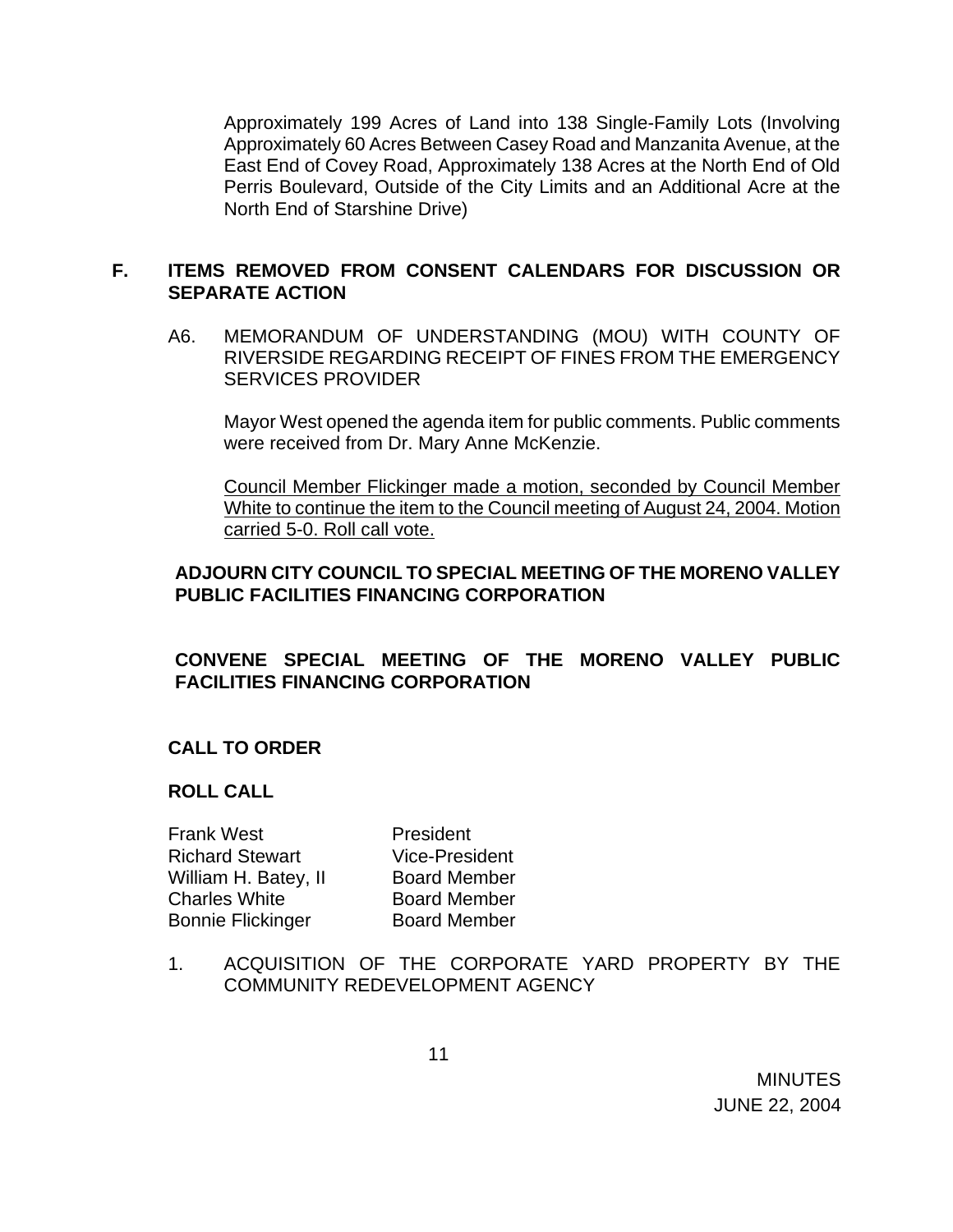President West opened the agenda item for public comments. Public comments were received from Pete Bleckert.

Board Member Flickinger made a motion, seconded by Board Member White to approve the Purchase and Sales Agreement by and between the Moreno Valley Public Facilities Financing Corporation and the Community Redevelopment Agency for the purchase of the Corporate Yard Property and authorize the Corporation Chairperson to execute the necessary documents. Motion carried 5-0. Roll call vote.

Board Member Batey made a motion, seconded by Board Member Flickinger to adjourn the Special Meeting of the Moreno Valley Public Facilities Financing Corporation. Motion carried unanimously.

## **RECESS; RECONVENE**

**RECONVENE JOINT MEETING OF THE CITY COUNCIL OF THE CITY OF MORENO VALLEY, MORENO VALLEY COMMUNITY SERVICES DISTRICT, COMMUNITY REDEVELOPMENT AGENCY OF THE CITY OF MORENO VALLEY AND THE BOARD OF LIBRARY TRUSTEES** 

## **G. REPORTS**

- G1. CITY COUNCIL REPORTS ON REGIONAL ACTIVITIES
	- a. Report on March Joint Powers Authority (MJPA) by Mayor Pro Tem Stewart

 Mayor West opened the agenda item for public comments; there being none, public comments were closed.

G2. MAIL BALLOT PROCEEDING FOR TENTATIVE TRACT 31128 (AND ALL AFFECTED PHASES) FOR: 1) INCLUSION INTO COMMUNITY SERVICES DISTRICT (CSD) ZONE B (RESIDENTIAL STREET LIGHTING), CSD ZONE E-15 (HIGH-SERVICE-LEVEL PARKWAY AND LIMITED FLOOD CONTROL CHANNEL LANDSCAPE MAINTENANCE), AND APPROVAL OF THE CSD

**MINUTES** JUNE 22, 2004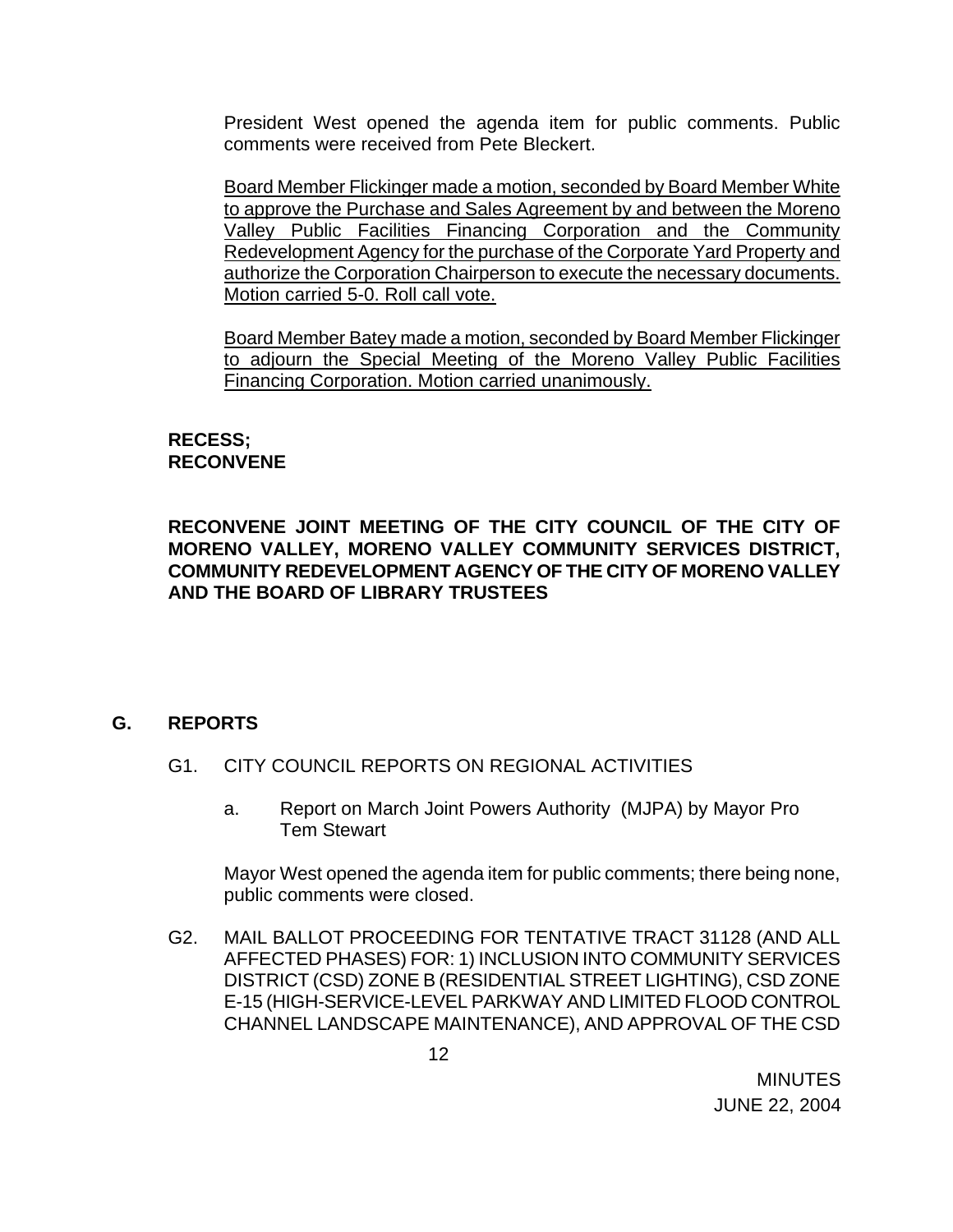PARCEL CHARGES; 2) APPROVAL OF THE NATIONAL POLLUTANT DISCHARGE ELIMINATION SYSTEM (NPDES) REGULATORY RATE **SCHEDULE** 

 Mayor West opened the agenda item for public comments; there being none, public comments were closed.

 Council Member White made a motion, seconded by Mayor Pro Tem Stewart to receive and file. Motion carried unanimously.

 G3. IMPACT OF PROPOSED BALLOT MEASURE REGULATING MANAGEMENT OF THE CITY'S MUNICIPAL ELECTRIC UTILITY

 Mayor West opened the agenda item for public comments. Public comments were received from Pete Bleckert.

 Mayor Pro Tem Stewart made a motion, seconded by Mayor West to receive and file. Motion carried unanimously.

## **AGENDA ORDER**

PUBLIC COMMENTS **ON ANY SUBJECT NOT ON THE AGENDA** UNDER THE JURISDICTION OF THE CITY COUNCIL ARE AS FOLLOWS:

James Buchwald – 13742 McDonnell St.

1) Proposed apartment complex at Bay and Pavano

Daryl Terrell – Address matter of record

1) Being an American citizen gives us the freedom to choose – proud to be an American

Priscilla Banks – Address matter of record

1) Library budget item

Victoria Baca – Address matter of record

1) Utility User's Tax

Louise Palomarez – Address matter of record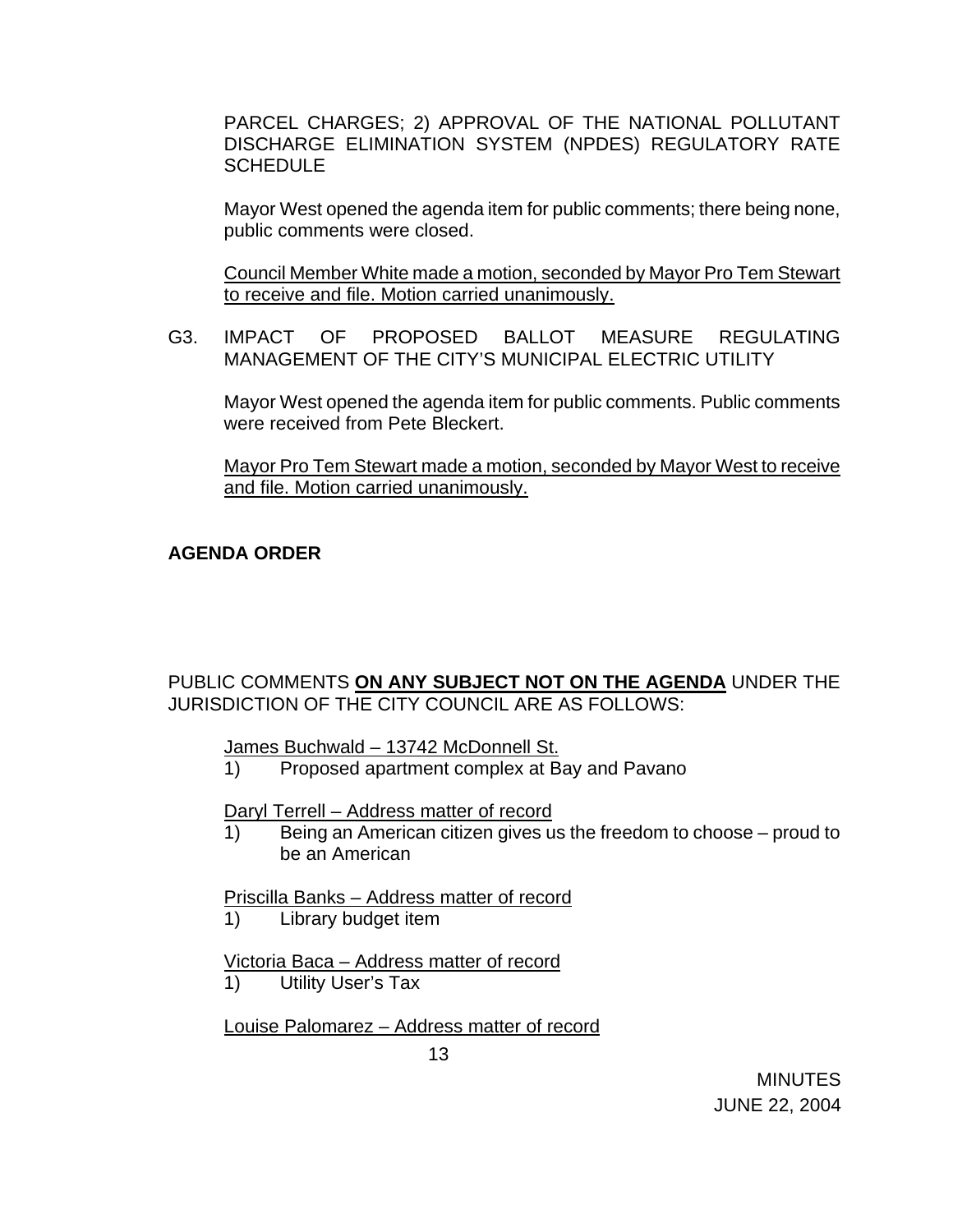- 1) Utility User's Tax
- 2) Flyer for MVRRUS

### Pete Bleckert – Address matter of record

- 1) Sacramento Bee article
- 2) Near accident with fire ladder truck and SUV

### Linda Wright – Representing Moreno Valley Black Chamber of Commerce

- 1) Thanked the City for the "Proclamation"
- 2) Requested Council to consider the Chamber in the budget need lots of help
- G4. INITIATIVE MEASURE TO REGULATE MANAGEMENT OF THE CITY'S MUNICIPAL ELECTRIC UTILITY INCLUDING PROHIBITING USE OF CITY GENERAL FUNDS FOR ITS SUPPORT; MANDATING LEVELS OF FINANCIAL RESERVES; PROHIBITING USE OF ELECTRIC UTILITY RESERVES FOR ANY PURPOSE OTHER THAN THE ELECTRIC UTILITY; ESTABLISHING LOAD RESOURCE REQUIREMENTS; ESTABLISHING LIMITS ON ELECTRIC RATES; REQUIRING UNIFORM ELECTRIC RATES FOR ALL CUSTOMERS IN A RATE GROUP; AND REQUIRING UTILITY WORK BE DONE BY QUALIFIED EMPLOYEES PAID AT PREVAILING **WAGF**

 Mayor West opened the agenda item for public comments. Public comments were received from Arthur Murray (Alternative A); Daryl Terrell (Alternative B); Priscilla Banks (Alternative A); Raul Wilson (Alternative A); Robert Palomarez (Alternative A); and Pete Bleckert (Alternative A).

 Council Member Flickinger made a motion, seconded by Council Member White to adopt Resolution No. 2004-35, ordering the submission of the initiative measure to regulate management of the City's municipal utility to the qualified electors. Motion carried 5-0. Roll call vote

Resolution No. 2004-35

A Resolution of the City Council of the City of Moreno Valley, California, Ordering the Submission to the Qualified Electors of the City of Moreno Valley Initiative Measure Regulating Management of the City's Municipal Utility at the General Municipal Election to be held on Tuesday, November 2, 2004

Council Member Flickinger made a motion, seconded by Council Member White to adopt Resolution No. 2004-36, directing the City Attorney to prepare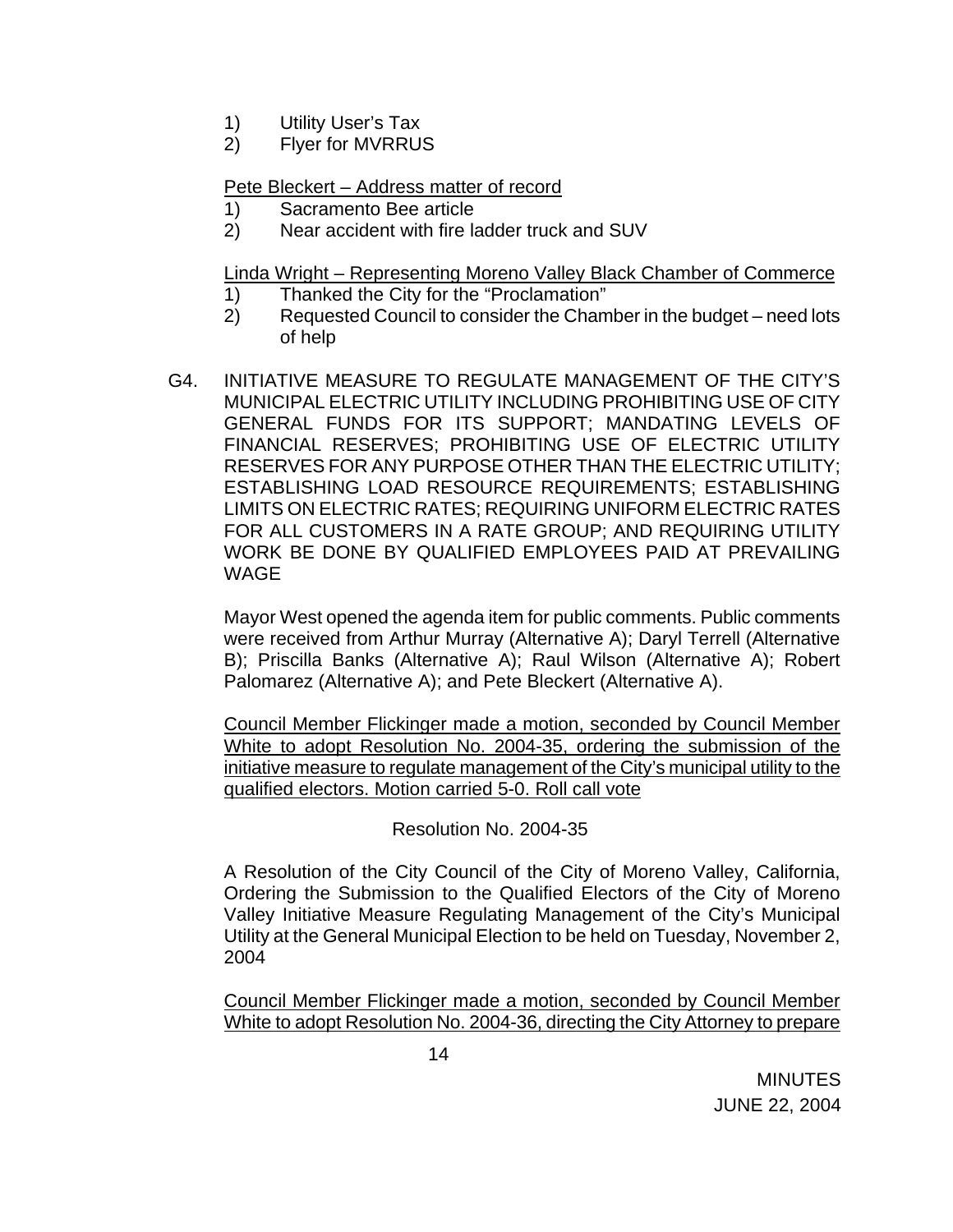an Impartial Analysis regarding said initiative measure. Motion carried 5-0. Roll call vote.

Resolution No. 2004-36

A Resolution of the City Council of the City of Moreno Valley, California, Directing the City Attorney to Prepare an Impartial Analysis Regarding the Measure Regulating Management of the City's Municipal Election to be held on November 2, 2004

## **RECESS; RECONVENE**

G5. GENERAL MUNICIPAL ELECTION – NOVEMBER 2, 2004 RESOLUTIONS CALLING AND GIVING NOTICE; REQUESTING CONSOLIDATION WITH STATEWIDE GENERAL ELECTION; AND ADOPTING REGULATIONS PERTAINING TO CANDIDATES' STATEMENTS

Mayor West opened the agenda item for public comments; there being none, public comments were closed.

Council Member Flickinger made a motion, seconded by Mayor Pro Tem Stewart to adopt Resolution No. 2004-44. Motion carried 5-0. Roll call vote.

Resolution No. 2004-44

 A Resolution of the City Council of the City of Moreno Valley, California, Calling and Giving Notice of the Holding of a General Municipal Election on Tuesday, November 2, 2004, of Certain Officers as Required by the Provisions of the Laws of the State of California Relating to General Law Cities and for the Submission of Two Initiative Measures: One Relating to the City's Utility User's Tax; and One Relating to the Regulation of the Management of the City's Municipal Utility

Council Member Flickinger made a motion, seconded by Mayor Pro Tem Stewart to adopt Resolution No. 2004-45. Motion carried 5-0. Roll call vote.

# Resolution No. 2004-45

A Resolution of the City Council of the City of Moreno Valley, California, Requesting the Board of Supervisors of the County of Riverside to Consolidate A General Municipal Election With the Statewide General Election to be Held on Tuesday, November 2, 2004, Pursuant to Section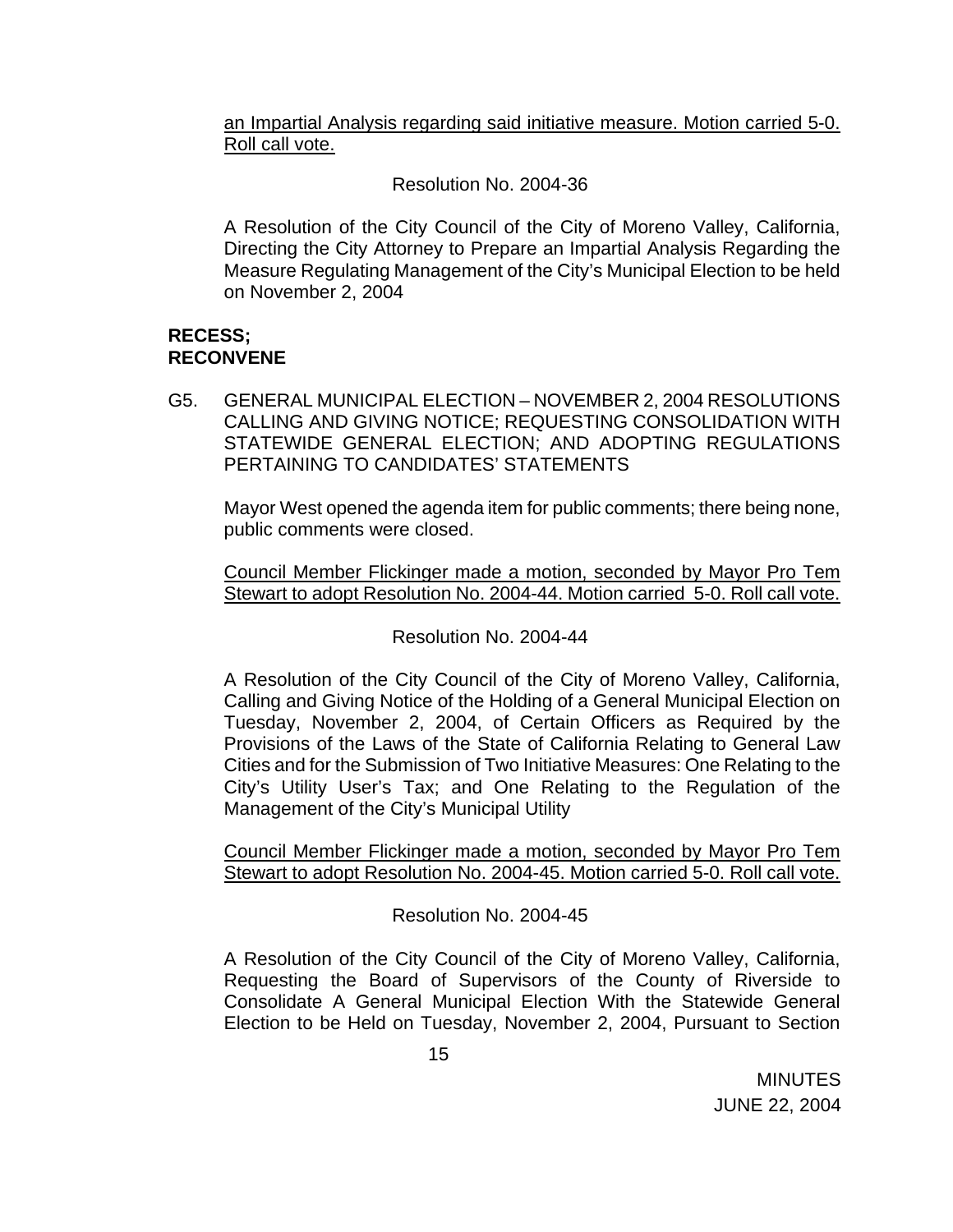10403 of the California Elections Code

Council Member Flickinger made a motion, seconded by Mayor Pro Tem Stewart to adopt Resolution No. 2004-46. Motion carried 5-0. Roll call vote.

### Resolution No. 2004-46

A Resolution of the City Council of the City of Moreno Valley, California, Adopting Regulations for Candidates for Elective Office Pertaining to Candidates' Statements Submitted to the Voters for the Election to be Held on Tuesday, November 2, 2004

Council Member Flickinger made a motion, seconded by Council Member Batey to authorize the City Clerk to submit the proposed resolutions to the Registrar of Voters, together with the Municipal Information Form. Motion carried 5-0. Roll call vote.

### G6. REDEVELOPMENT AGENCY TAX ALLOCATION BOND ISSUANCE

Chairman West opened the agenda item for public comments; there being none, public comments were closed.

 Vice-Chairman Stewart made a motion, seconded by Agency Member White to receive and file. Motion carried unanimously.

### G7. APPOINTMENTS TO THE CITY COUNCIL ADVISORY BOARDS AND **COMMITTEES**

Mayor West opened the agenda item for public comments; there being none, public comments were closed.

 Council Member White made a motion, seconded by Council Member Flickinger to appoint Shor Beddingfield; Vonzetta M. Fielding; and Harnethia Mansell to the Cultural Preservation Advisory Committee for a term expiring June 30, 2007; to appoint Ethel C. Rizzo and Ronald W. Visser to the Library Advisory Board for a term expiring June 30, 2007 and Dan Reed to the Library Advisory Board for a term expiring June 30, 2005; to appoint Thomas D. Hines and M. Naeem Qureshi to the Ecological Protection Advisory Committee for a term expiring June 30, 2007; to appoint Juanita Maria Hill Barnes; Sandee Hackett ; and Franco Martinelli to the Parks and Recreation Advisory Committee for a term expiring June 30, 2007; to appoint Jennifer Chandler to the Citizens' Advisory Committee on Recreational Trails for a term expiring June 30, 2007; to appoint Sara Anderson and Peter L. Hilliard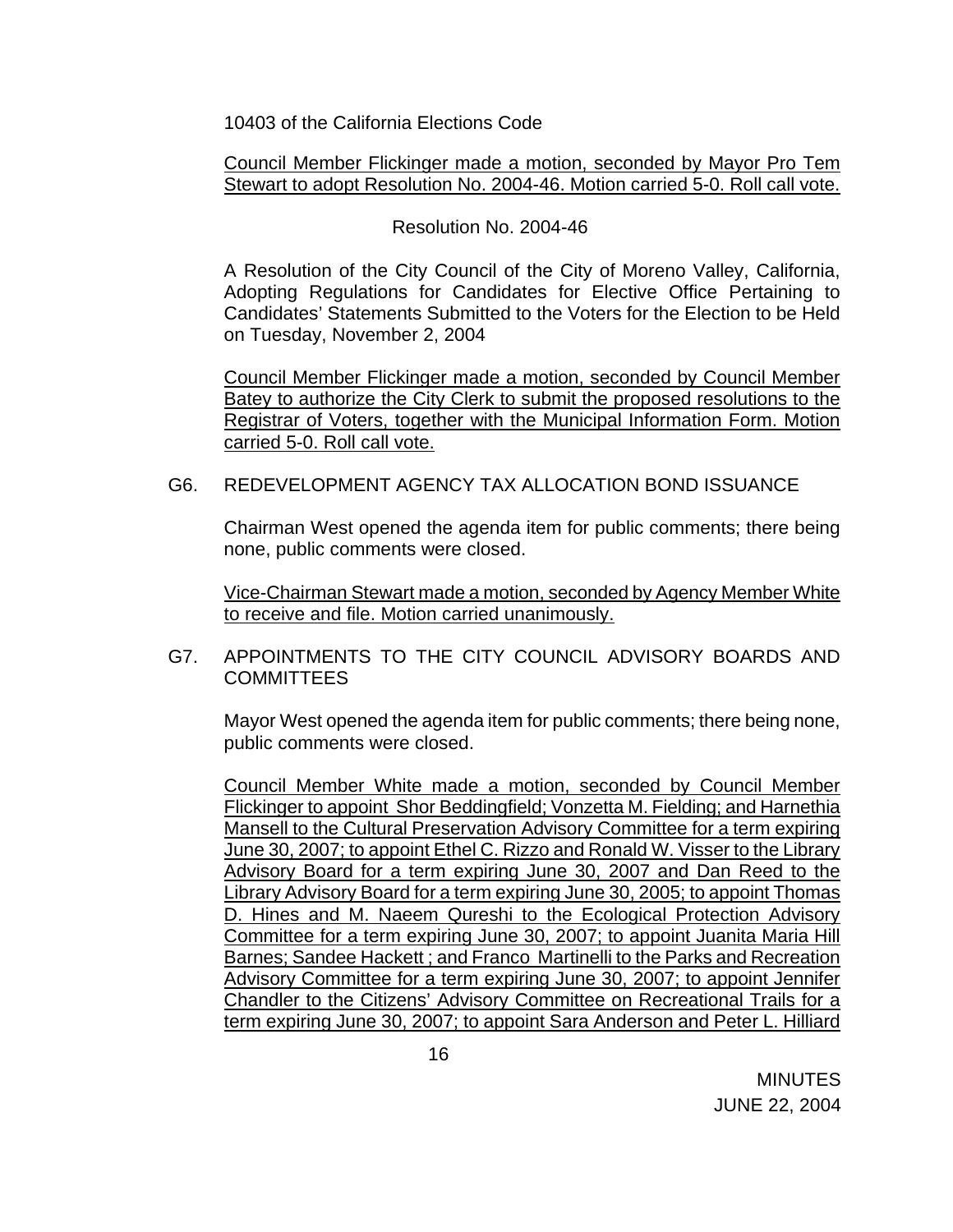to the Senior Citizens Advisory Committee for a term to expire June 30, 2007; and to appoint Miguel Arciniega and Delanna Townsend to the Traffic Safety Advisory Committee for a term to expire June 30, 2007. Motion carried 5-0. Roll call vote.

G8. MARCH JOINT POWERS AGREEMENT AMENDMENT #8 (CONTINUED FROM JUNE 8, 2004)

Mayor West opened the agenda item for public comments; there being none, public comments were closed.

 Mayor Pro Tem Stewart made a motion, seconded by Council Member White to continue the item to the Council meeting of July 13, 2004. Motion carried unanimously.

G9. PUBLIC MEETING ON PROPOSED FY 2004-05 FEE SCHEDULE

Mayor West opened the agenda item for public comments; there being none, public comments were closed.

G10. ADOPTION OF FY 2004-05 BUDGET AND RELATED ACTIONS

 Council Member White made a motion, seconded by Council Member Batey to continue the item to a Special Council Meeting to be held on July 6, 2004. Motion carried unanimously.

G11. ACQUISITION OF THE CORPORATE YARD PROPERTY BY THE COMMUNITY REDEVELOPMENT AGENCY

Chairman West opened the agenda items for public comments; there being none, public comments were closed.

 Agency Member Flickinger made a motion, seconded by Agency Member White to approve the Purchase and Sales Agreement by and between the Moreno Valley Public Facilities Financing Corporation and the Community Redevelopment Agency for the purchase of the Corporate Yard Property and authorize the Executive Director of the Redevelopment Agency to execute the necessary documents. Motion carried 5-0. Roll call vote.

G12. LEGISLATIVE UPDATE

Mayor West opened the agenda item for public comments; there being none,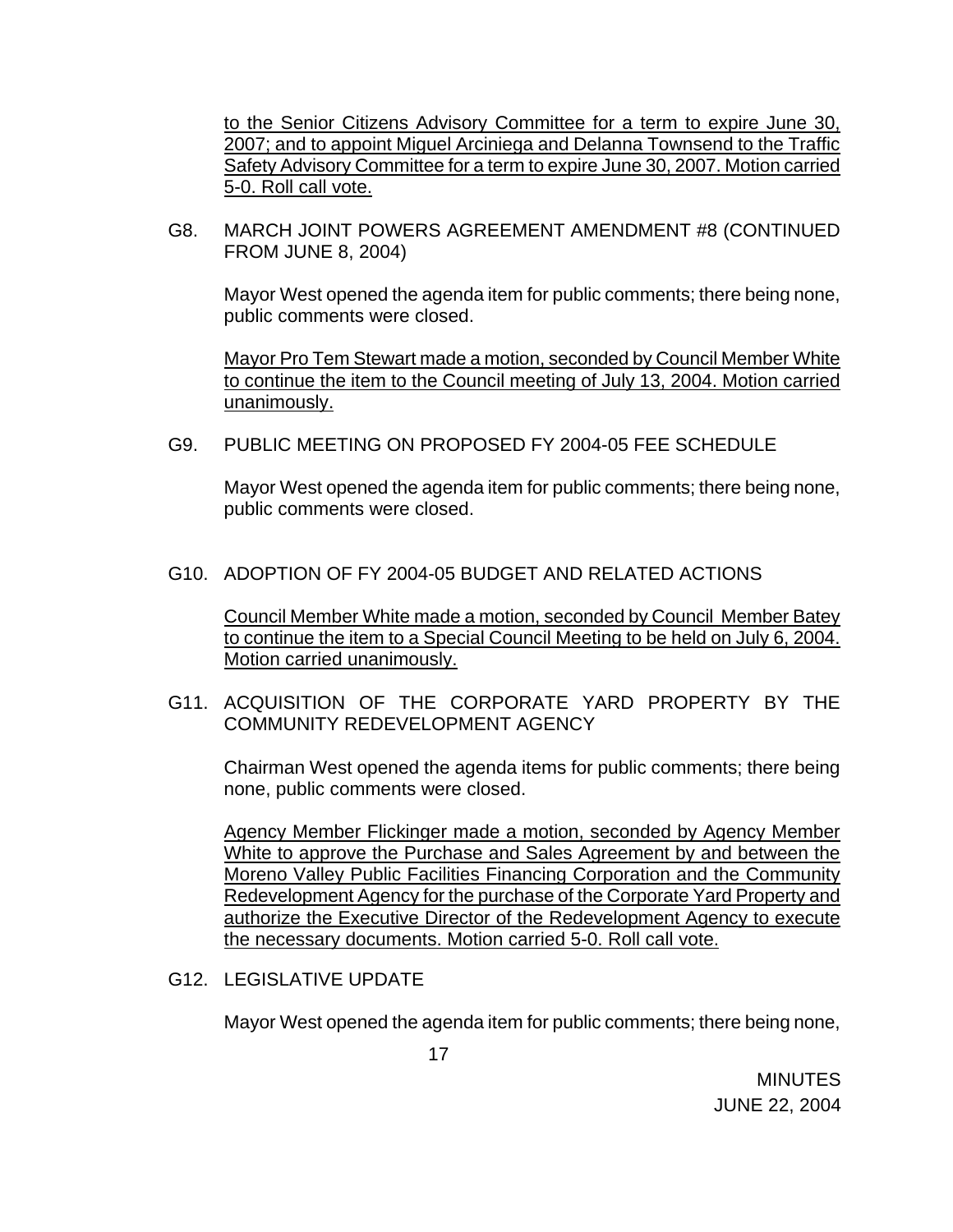public comments were closed.

Mayor Pro Tem Stewart made a motion, seconded by Council Member White to receive and file. Motion carried 5-0. Roll call vote.

 G13. CITY MANAGER'S REPORT (Informational Oral Presentation – not for Council action)

### **H. LEGISLATIVE ACTIONS**

ORDINANCES - 1ST READING AND INTRODUCTION - NONE

ORDINANCES - 2ND READING AND ADOPTION

 H1. ORDINANCE NO. 666 AN ORDINANCE OF THE CITY COUNCIL OF THE CITY OF MORENO VALLEY, CALIFORNIA, AMENDING CHAPTERS 2.06, 2.19, 2.21, 2.22, 2.24, 2.27, AND 2.28 OF TITLE 2; AND CHAPTER 7.03 OF TITLE 7 OF THE CITY OF MORENO VALLEY MUNICIPAL CODE, RELATING TO BOARDS AND COMMISSIONS (RECEIVED FIRST READING AND INTRODUCTION JUNE 8, 2004 ON A 5-0 VOTE)

Mayor West opened the agenda item for public comments; there being none, public comments were closed.

 Council Member Flickinger made a motion, seconded by Mayor Pro Tem Stewart to adopt Ordinance No. 666. Motion carried 5-0. Roll call vote.

### Ordinance No. 666

An Ordinance of the City Council of the City of Moreno Valley, California, Amending Chapters 2.06, 2.19, 2.21, 2.22, 2.24, 2.27, and 2.28 of Title 2; and Chapter 7.03 of Title 7 of the City of Moreno Valley Municipal Code, Relating to Boards and Commissions

H2. ORDINANCE NO. 667 AN ORDINANCE OF THE CITY COUNCIL OF THE CITY OF MORENO VALLEY, CALIFORNIA, AMENDING THE EASTGATE SPECIFIC PLAN AND THE OFFICIAL ZONING ATLAS BY: AMENDING THE EASTGATE SPECIFIC PLAN DEVELOPMENT STANDARDS AND DESIGN CRITERIA CREATING THE MULTIPLE FAMILY RESIDENTIAL 15 ZONE; AND (2) CHANGING THE ZONING FROM COMMERCIAL TO MULTIPLE FAMILY RESIDENTIAL 15 CONCERNING THE SOUTHWEST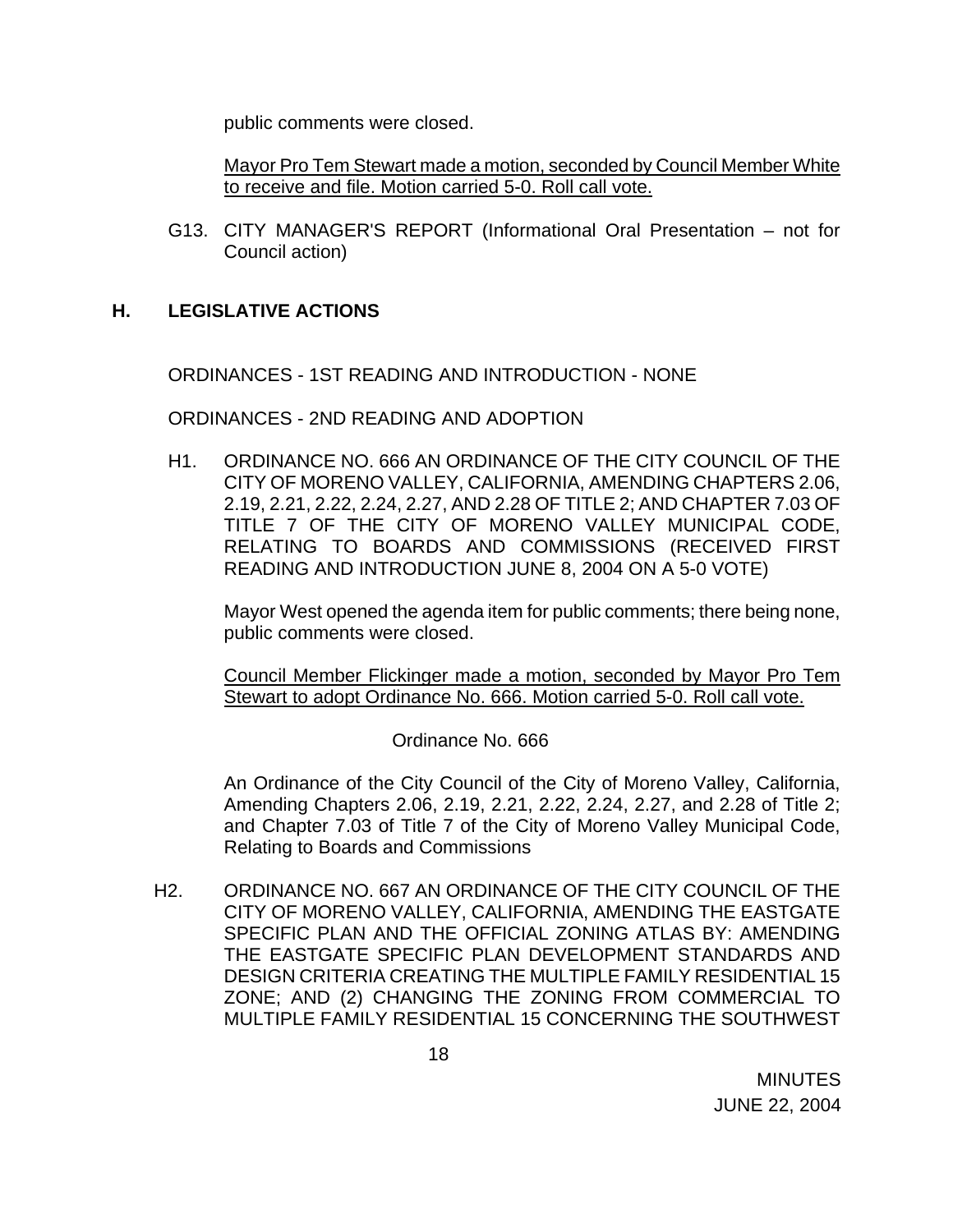CORNER OF CACTUS AVENUE AND MORENO BEACH DRIVE AND THE NORTHWEST CORNER OF JOHN F. KENNEDY DRIVE AND MORENO BEACH DRIVE (RECEIVED FIRST READING AND INTRODUCTION JUNE 8, 2004 ON A 5-0 VOTE)

Mayor West opened the agenda item for public comments; there being none, public comments were closed.

 Council Member Flickinger made a motion, seconded by Council Member White to adopt Ordinance No. 667. Motion carried 5-0. Roll call vote.

# Ordinance No. 667

 An Ordinance of the City Council of the City of Moreno Valley, California, Amending the Eastgate Specific Plan and the Official Zoning Atlas by: (1) Amending the Eastgate Specific Plan Development Standards and Design Criteria Creating the Multiple Family Residential 15 Zone; and (2) Changing the Zoning from Commercial to Multiple Family Residential 15 Concerning the Southwest Corner of Cactus Avenue and Moreno Beach Drive and the Northwest Corner of John F. Kennedy Drive and Moreno Beach Drive

ORDINANCES - URGENCY ORDINANCES – NONE

RESOLUTIONS – NONE

# **CLOSING COMMENTS AND/OR REPORTS OF THE CITY COUNCIL, COMMUNITY SERVICES DISTRICT, OR COMMUNITY REDEVELOPMENT AGENCY**

Council Member Flickinger

- 1) Announced this year's Fourth of July festivities will be held over two days the parade will be held on Saturday the 3<sup>rd</sup> and the events at Morrison Park including the fireworks will be held on Sunday the  $4<sup>th</sup>$
- 2) Announced that June 26 and 27 are Amateur Radio Day

Council Member Batey

- 1) Reminded the public that the Black Chamber of Commerce is new to town and will be holding its first installation on Friday, June 25, at 6:00 p.m.
- 2) Congratulated all the local high school graduates and wished them success in the future

Mayor West